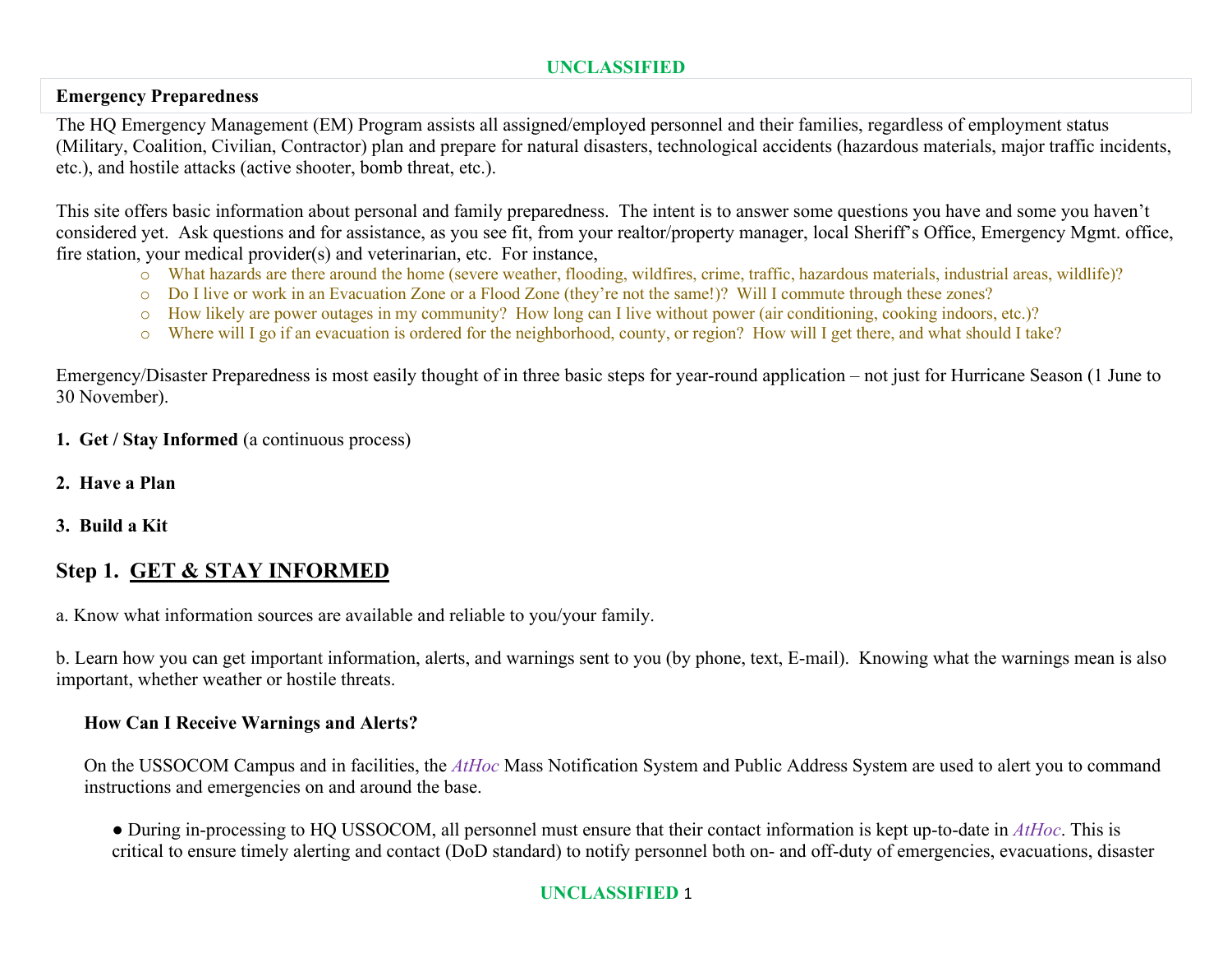instructions, and special command directions – used sparingly. Depending on the situation, alerts may be sent by one or more of the system's capabilities:

- Unclassified E-mail and/or computer pop-up at work
- Phone messages to work, cell, and home phones
- Personal E-mail
- Text message to mobile phones
- AtHoc App for mobile phones
- E-mail, text, and voice messaging can be sent to a family member's, if desired

● Campus announcements are made weekly by the Command Group to test the system and during an emergency on or around the base. Announcements are verbal only (no sirens or tones).

● "Giant Voice" is the outdoor base-wide Public Address and Warning System. Broadcasts warn of severe weather threats (lightning, tornado, etc.) and hostile actions (e.g. active shooter). The below graphic explains the warning signals and meanings.

● **'SOCOM** All' E-mails (aka all-hands messages) can be sent to all personnel at work on multiple networks, as needed, to advise of crises and Command Group direction.

**What do the Warnings Mean?** On-base, 'Giant Voice' warnings are as shown in the graphic, and may be verbal to state what the emergency is and provide instructions.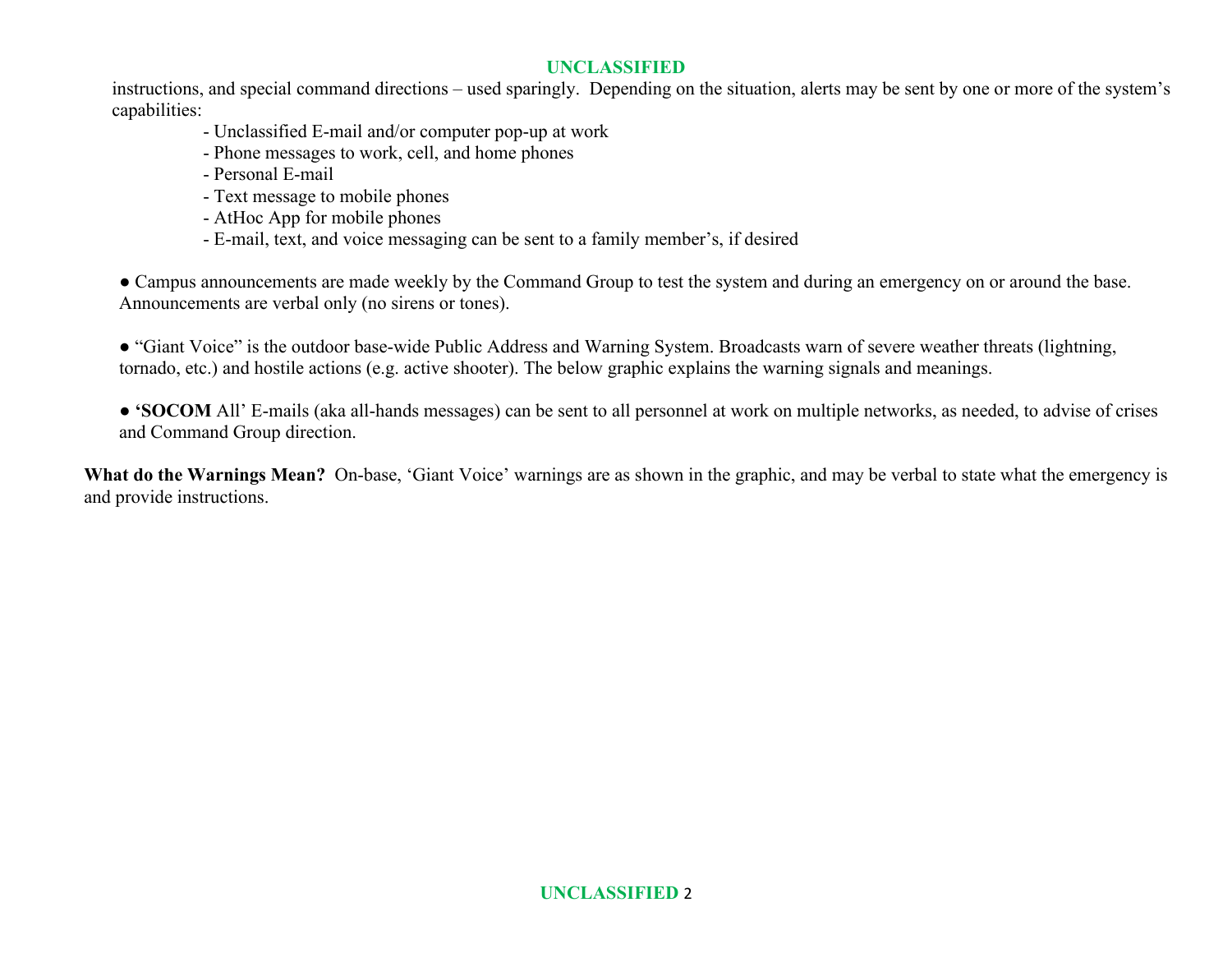| U.S. AIR FORCE EMERGENCY NOTIFICATION SIGNALS |                                                                                                    |                                                                                                                                                                                    |                                                                                                                                                                                                                                                          |  |  |  |
|-----------------------------------------------|----------------------------------------------------------------------------------------------------|------------------------------------------------------------------------------------------------------------------------------------------------------------------------------------|----------------------------------------------------------------------------------------------------------------------------------------------------------------------------------------------------------------------------------------------------------|--|--|--|
| <b>CONDITION</b>                              | <b>IF YOU HEAR</b>                                                                                 | <b>THIS INDICATES</b>                                                                                                                                                              | <b>INDIVIDUAL ACTIONS</b>                                                                                                                                                                                                                                |  |  |  |
| <b>DISASTER</b><br>WARNING <sup>1,3</sup>     | 3-5 MINUTE STEADY TONE<br>ON SIREN OR SIMILAR<br><b>WARNING DEVICE</b><br>OR VOICE<br>ANNOUNCEMENT | A DISASTER/INCIDENT<br>AFFECTING THE BASE IS<br><b>IMMINENT OR IN PROGRESS</b><br><b>EXAMPLES: TORNADOES,</b><br>FLASH FLOODS, HAZARDOUS<br>MATERIAL RELEASES,<br><b>WILDFIRES</b> | . BE AWARE, ENSURE ALL PERSONNEL ARE<br>WARNED<br>• FOLLOW INSTRUCTIONS TO TAKE COVER<br>EVACUATE TO A SAFE LOCATION, OR<br><b>SHELTER</b><br>. CONDUCT PERSONNEL ACCOUNTABILITY <sup>4</sup>                                                            |  |  |  |
| <b>ATTACK</b><br>WARNING $1,2,3$              | 3-5 MINUTE WAVERING TONE<br>ON SIREN OR SIMILAR<br><b>WARNING DEVICE</b><br>OR VOICE ANNOUNCEMENT  | AN ATTACK/HOSTILE ACT IS<br><b>IMMINENT OR IN PROGRESS</b><br><b>EXAMPLES: VEHICLE BOMB.</b><br><b>TERRORIST RELEASE OF</b><br>CHEMICAL, BIOLOGICAL,<br>RADIOACTIVE MATERIAL       | . BE AWARE, ENSURE ALL PERSONNEL ARE<br>WARNED<br>. IMPLEMENT SECURITY MEASURES, AS<br><b>APPROPRIATE</b><br>• FOLLOW INSTRUCTIONS TO TAKE COVER<br>EVACUATE TO A SAFE LOCATION, OR<br><b>SHELTER</b><br>. CONDUCT PERSONNEL ACCOUNTABILITY <sup>4</sup> |  |  |  |
| ALL CLEAR <sup>3</sup>                        | <b>VOICE ANNOUNCEMENT</b>                                                                          | THE IMMEDIATE DISASTER<br>OR THREAT HAS ENDED<br>OR<br>THE ATTACK IS OVER                                                                                                          | • REMAIN ALERT FOR SECONDARY<br><b>HAZARDS</b><br>• ACCOUNT FOR ALL PERSONNEL<br>. REPORT FIRES, INJURIES, HAZARDS, AND<br><b>DAMAGE</b>                                                                                                                 |  |  |  |

Warnings and emergency broadcasts by radio, TV, and other means should be understood, also. Check to Most frequently,

## **SEVERE WEATHER ADVISORIES, WATCHES, WARNINGS**

The National Weather Service (NWS) may declare 'WATCHES' and 'WARNINGS' as severe weather threatens the Tampa Bay area. Learn the meanings and ensure you monitor news/weather stations to stay informed.

- **●** Tropical Weather Watches / Warnings are issued by the Nat'l Weather Service (NWS), such as:
	- Tropical Storm **Watch** issued when Tropical Storm conditions (winds 39-73 mph) are POSSIBLE in a specified coastal area within 48 hours.
	- Tropical Storm **Warning** issued when Tropical Storm conditions (39-73 mph winds) are EXPECTED in a specified coastal area within 36 hours or less.

Hurricane **Watch** – issued when sustained 74+ mph winds are POSSIBLE within the specified area within 48 hours. Hurricane **Warning** – issued when sustained 74+ mph winds are EXPECTED in the specified area within 36 hours

The base weather unit will declare Warnings for tornado, lightning, and severe thunderstorms that threaten MacDill AFB [only].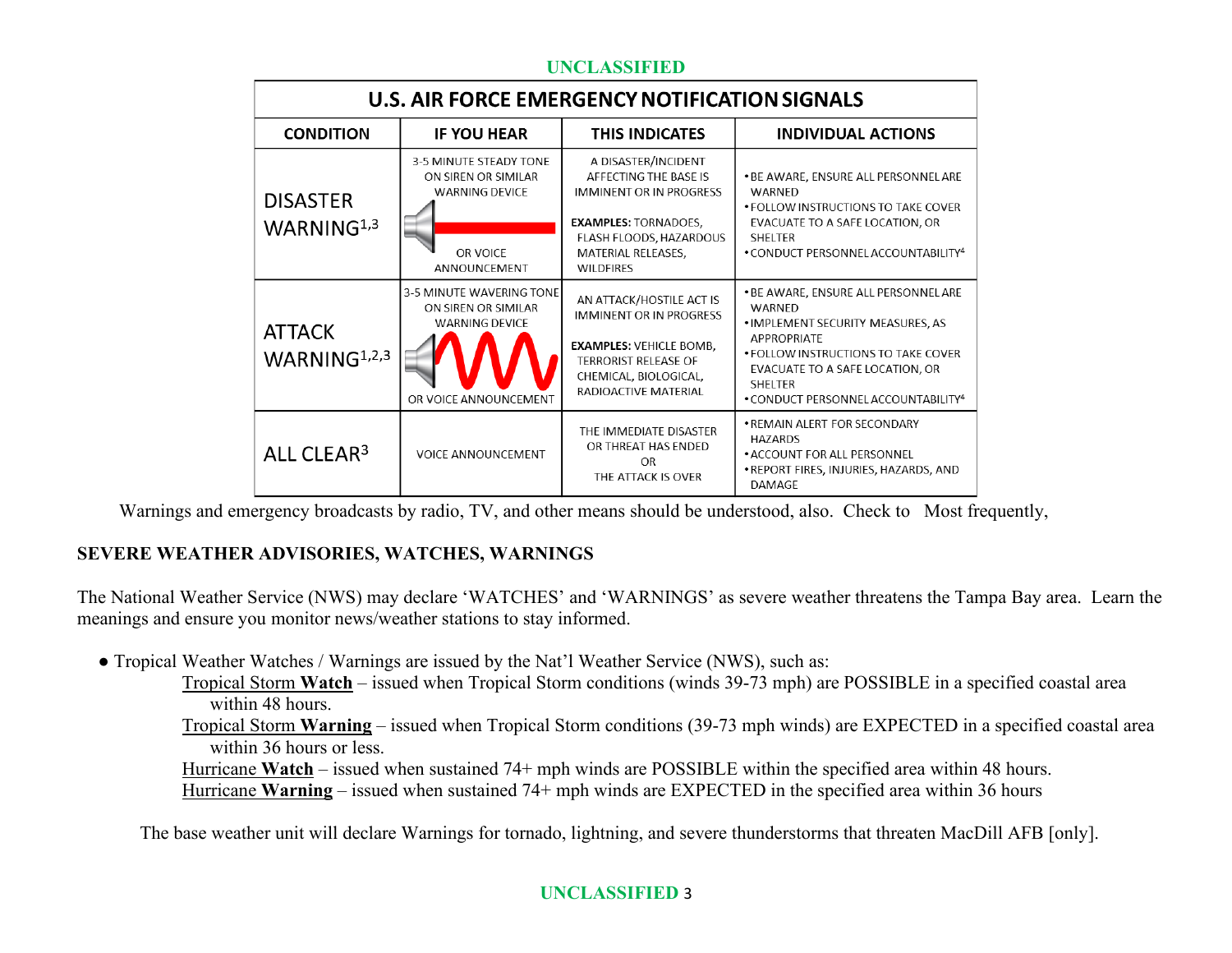**●** Hurricane Conditions of Readiness (HURCON) are declared by the MacDill AFB Commander to provide an incremental countdown to the possible arrival of Destructive Winds (58 mph sustained) on the base – "Destructive" and "Storm Force" are the same. Refer to the "Make A Plan" section, below, to find HURCONs and their meanings.

It is strongly recommended that you sign up to get alerts and notifications available from your city and county alerting services.

- ♦ AlertTampa: < [www.tampa.gov/alert-tampa](http://www.tampa.gov/alert-tampa) >
- ♦ Hillsborough County Alerts: < [www.hillsboroughcounty.org/residents/public-safety/emergency-management/hcfl-alert](http://www.hillsboroughcounty.org/residents/public-safety/emergency-management/hcfl-alert) >
- ♦ Pinellas County Alerts: < [www.pinellascounty.org/alertpinellas](http://www.pinellascounty.org/alertpinellas) >
- ♦ Pasco County Alerts: < [www.pascocountyfl.net/alertcenter.aspx](http://www.pascocountyfl.net/alertcenter.aspx) >
- ♦ Polk County Alerts: <<https://member.everbridge.net/index/892807736724723#/overview> >
- ♦ FEMA (Federal Emergency Mgmt. Agency) Text Messages: < [www.fema.gov/text-messages](http://www.fema.gov/text-messages) >
- ♦ NOAA Weather Radios will provide you warnings from the National Weather Service (NWS) when severe weather watches and warnings are declared. These are important to have in your home, and portable models can be taken to the beach, hiking, etc. Learn more at  $\langle$  [www.nws.noaa.gov/nwr](http://www.nws.noaa.gov/nwr)  $>$

c. Learn what 'Evacuation Zone' and 'Flood Zone' you live in, if at all. The zones mean different things, and can impact your family and emergency planning. Find out if you will have to commute through any areas known to flood between home and work, school, and elsewhere. You can look at county websites below to explore zone maps.

- Florida Evacuation Zone Maps: < [www.floridadisaster.org/knowyourzone](http://www.floridadisaster.org/knowyourzone) >.
- FEMA Flood Map Service: < <https://msc.fema.gov/portal/home> >.
- Florida Floodplain Mgmt. Program: < [www.floridadisaster.org/dem/mitigation/floodplain](http://www.floridadisaster.org/dem/mitigation/floodplain) >

d. Find out what hazards that can impact you, your family, and home … and prepare for them. Ask questions of realtors, neighbors, coworkers, and local government offices to find out what hazards might affect you where you live and work.

e. Attend HQ Emergency Mgmt. Office or organizations' Emergency Management Representatives ('EMRs') informational/educational briefings about preparing for emergencies. County and community expos and seminars are generally free and host many organizations that can help in your effort to prepare yourself, family, and home.

f. Call the command's toll-free Emergency Mgmt. Information Line when the HQs is impacted by a disaster such as a hurricane. The recorded message will provide unclassified messages with status and special instructions for HQ USSOCOM personnel. **HQ USSOCOM Emergency Mgmt. InfoLine:** 800 585-9648

g. For information regarding MacDill AFB (6<sup>th</sup> Air Refueling Wing), call the Straight Talk Line. Their recorded message will also provide command instructions to  $6<sup>th</sup> ARW$ . The base's public website will also be updated with base status and other information.

**MacDill AFB Straight Talk Line: 833-787-8855**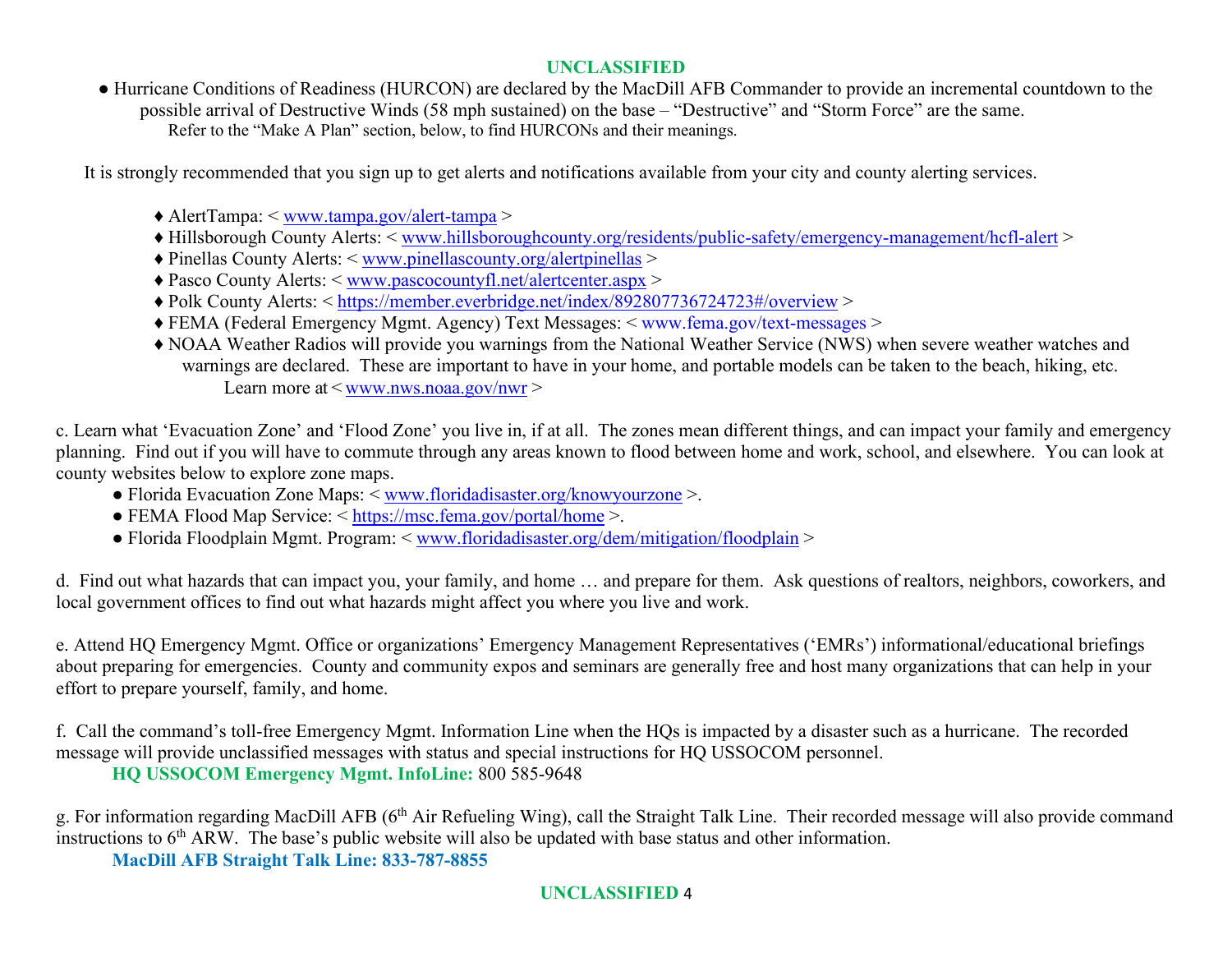### **MacDill AFB Website:** < [www.macdill.af.mil](http://www.macdill.af.mil/) >

h. Contact Local, Regional, and National resources for additional information to help you with all three steps of preparedness to suit your needs:

| City of Tampa EM Office | $(813)$ 274-7011   | $\leq$ www.tampagov.net/emergency-management                             |
|-------------------------|--------------------|--------------------------------------------------------------------------|
| Citrus County           | $(352)$ 726-1121   | $\langle$ www.sheriffcitrus.org/emergency-management.php $\rangle$       |
| Desoto County           | $(863)$ 993-4831   | < www.desotobocc.com/departments/emergency management >                  |
| Hardee County           | $(863)$ 773-6373   | $\leq$ www.hardeecounty.net/eoc.htm $>$                                  |
| Hernando County         | $(652)$ 352-6830   | $\langle$ www.hernandosheriff.org/em $>$                                 |
| Hillsborough County     | $(813)$ 236-3800   | $\leq$ www.hillsboroughcounty.org/index.aspx?NID=115 >                   |
| Manatee County          | $(941) 749 - 3507$ | < www.mymanatee.org/home/government/departments/public-safety/emergency- |
|                         |                    | $m$ anagement.html $>$                                                   |
| Pasco County            | (727) 847-8137     | $\langle$ www.pascocountyfl.net/Index.aspx?NID=365 $>$                   |
| Pinellas County         | (727) 464-3800     | $\langle$ www.pinellascounty.org/emergency $>$                           |
| Polk County             | $(863)$ 519-7350   | $\leq$ www.polk-county.net/emergency-management $>$                      |
| Sarasota County         | $(941)$ 861-5000   | < www.scgov.net/government/departments/emergency-services >              |
| FL Division of EM       | $(850)$ 413-9969   | $\leq$ www.floridadisaster.org $>$                                       |

i. Find your preferred media to monitor weather and current events around the region and state – reliable sources. Remember that commercial sources are competing for ratings, so drama and skewed details may be a risk.

- The Weather Channel < [www.weather.com](http://www.weather.com/) >
- $\bullet$  TV WTVT (FOX) < [www.fox13news.com](http://www.fox13news.com/) >
- $\bullet$  TV WFLA (NBC) < [www.wfla.com](http://www.wfla.com/) >
- $\bullet$  TV WFTS (ABC) < [www.abcactionnews.com](http://www.abcactionnews.com/) >
- $\bullet$  TV WTSP (CBS)  $\leq$  [www.wtsp.com](http://www.wtsp.com/)  $>$
- $\bullet$  TV WEDU (PBS)  $\leq$  [www.wedu.org](http://www.wedu.org/)  $>$
- $\bullet$  Radio AM 970 (WFLA) < [www.970wfla.com](http://www.970wfla.com/) >
- $\bullet$  Radio AM 820 (WWBA)  $\leq$  [www.newstalkflorida.com](http://www.newstalkflorida.com/)  $>$
- $\bullet$  Radio AM 1250: (WHNZ)  $\leq$  [www.whnz.com](http://www.whnz.com/) >
- $\bullet$  Radio FM 89.7: (WUSF, NPR)  $\leq$  [www.wusf.usf.edu](http://www.wusf.usf.edu/)  $>$
- $\bullet$  Radio AM 680: (WRMD), Spanish < [https://genesis680.com](https://genesis680.com/) >

## **NATIONAL WEATHER INFORMATION**

National Hurricane Center (NHC) < [www.hurricanes.gov](http://www.hurricanes.gov/) > or < [www.nhc.noaa.gov](http://www.nhc.noaa.gov/) > National Weather Service (NWS) – National and the Tampa Bay area < [www.weather.gov/tbw](http://www.weather.gov/tbw) >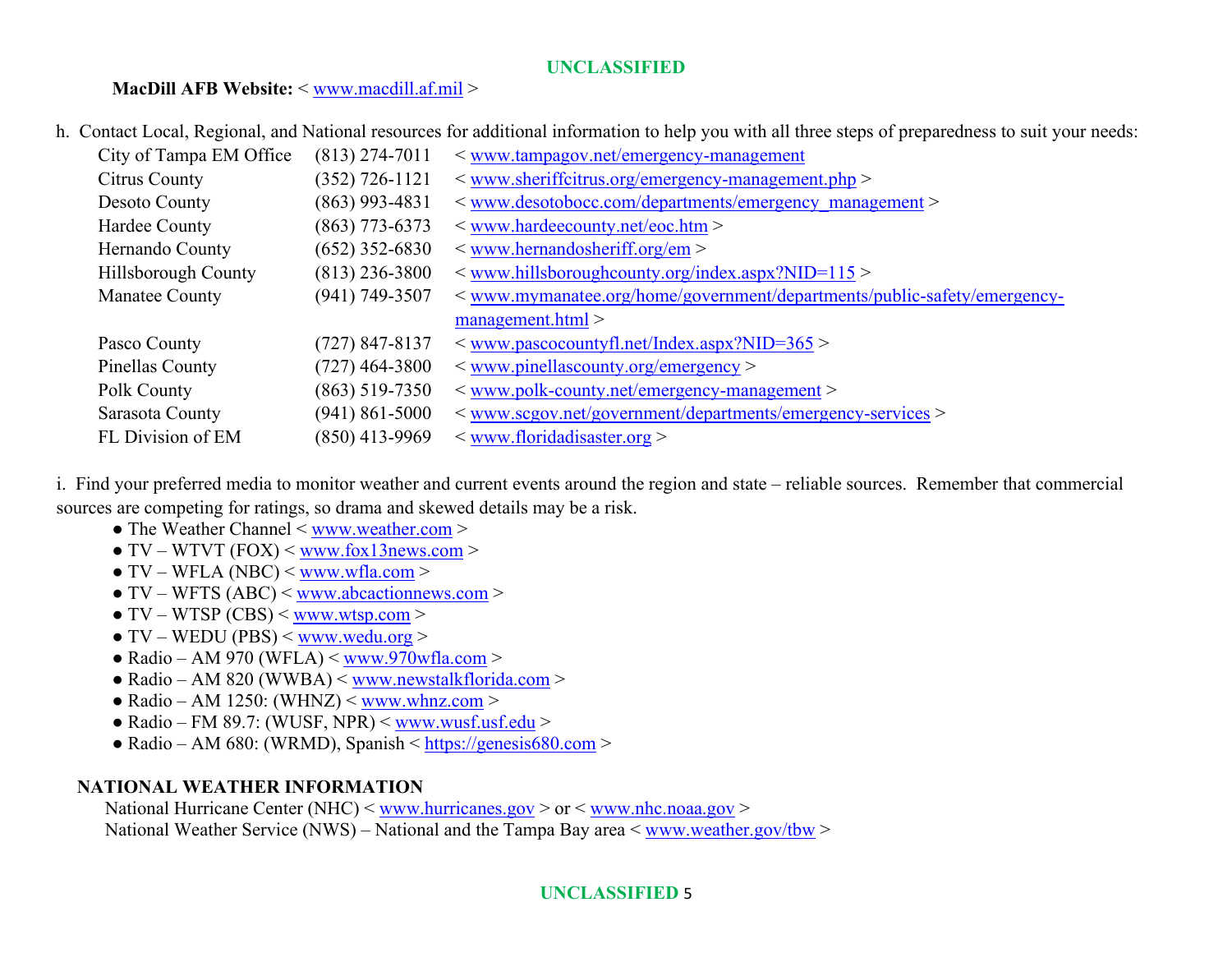NOAA Extreme Weather Information Sheets are available online and are easily printed. These are a GREAT addition to your Communications Plan. Go to NOAA's website to view and download the sheets at [< www.ncddc.noaa.gov/activities/weatherready-nation/newis](http://www.ncddc.noaa.gov/activities/weatherready-nation/newis) >.

Below are topical information resources to learn about hazards, precautions/preparedness, response, and recovery.

## **COLD WEATHER**

National Weather Service (NWS) < [www.weather.gov/safety/cold](http://www.weather.gov/safety/cold) >

**COMMUNICATIONS.** In your plan, make sure to include information about to contact to let them know where and how you are. Also remember to include who will need to contact you. Start with your organization's recall roster(s).

US READY Program < [www.ready.gov/crisis-communications-plan](http://www.ready.gov/crisis-communications-plan) >

### **FLOODING**

FEMA (Federal Emergency Mgmt. Agency) < [www.fema.gov/national-flood-insurance-program-flood-hazard-mapping](http://www.fema.gov/national-flood-insurance-program-flood-hazard-mapping) > Ready.GOV < [www.ready.gov/floods](http://www.ready.gov/floods) > American Red Cross (ARC) < [www.redcross.org/prepare/disaster/flood](http://www.redcross.org/prepare/disaster/flood) > FloodSmart < [www.floodsmart.gov](http://www.floodsmart.gov/) > Nat'l Flood Insurance Program (NFIP) < [www.fema.gov/national-flood-insurance-program](http://www.fema.gov/national-flood-insurance-program) >

## **HAZARDOUS MATERIALS (HAZMAT)**

Ready.GOV < [www.ready.gov/hazardous-materials-incidents](http://www.ready.gov/hazardous-materials-incidents) >

## **HEAT STRESS and HEALTH CONCERNS**

FEMA (Federal Emergency Mgmt. Agency) < <https://www.ready.gov/heat> > National Weather Service (NWS) < [www.nws.noaa.gov/om/heat/index.shtml](http://www.nws.noaa.gov/om/heat/index.shtml) >

**HURRICANES, Tropical Storms.** Tropical cyclones are rated according to wind speed, as it develops.

| <b>Storm Type</b>                                                                                                                | <b>Meaning</b>                                                        |  |
|----------------------------------------------------------------------------------------------------------------------------------|-----------------------------------------------------------------------|--|
| <b>Tropical Disturbance</b>                                                                                                      | Low pressure system with thunderstorms that may develop/organize into |  |
| (or Tropical Wave)                                                                                                               | a cyclone (spinning counter-clockwise).                               |  |
| <b>Tropical Depression</b>                                                                                                       | Storms group, spinning begins. Sustained winds up to 38 mph.          |  |
| <b>Tropical Storm</b>                                                                                                            | Cyclone with sustained 39 - 73 mph winds. The storm will be named.    |  |
| <b>Hurricane</b>                                                                                                                 | Tropical cyclone winds 74 mph or stronger – strength categories below |  |
| <b>Major Hurricane</b>                                                                                                           | Hurricanes with sustained winds 111 mph or greater                    |  |
| Storm Surges ARE NOT typical or determined by the storm strength. Every storm is different - storm surge varies with each storm. |                                                                       |  |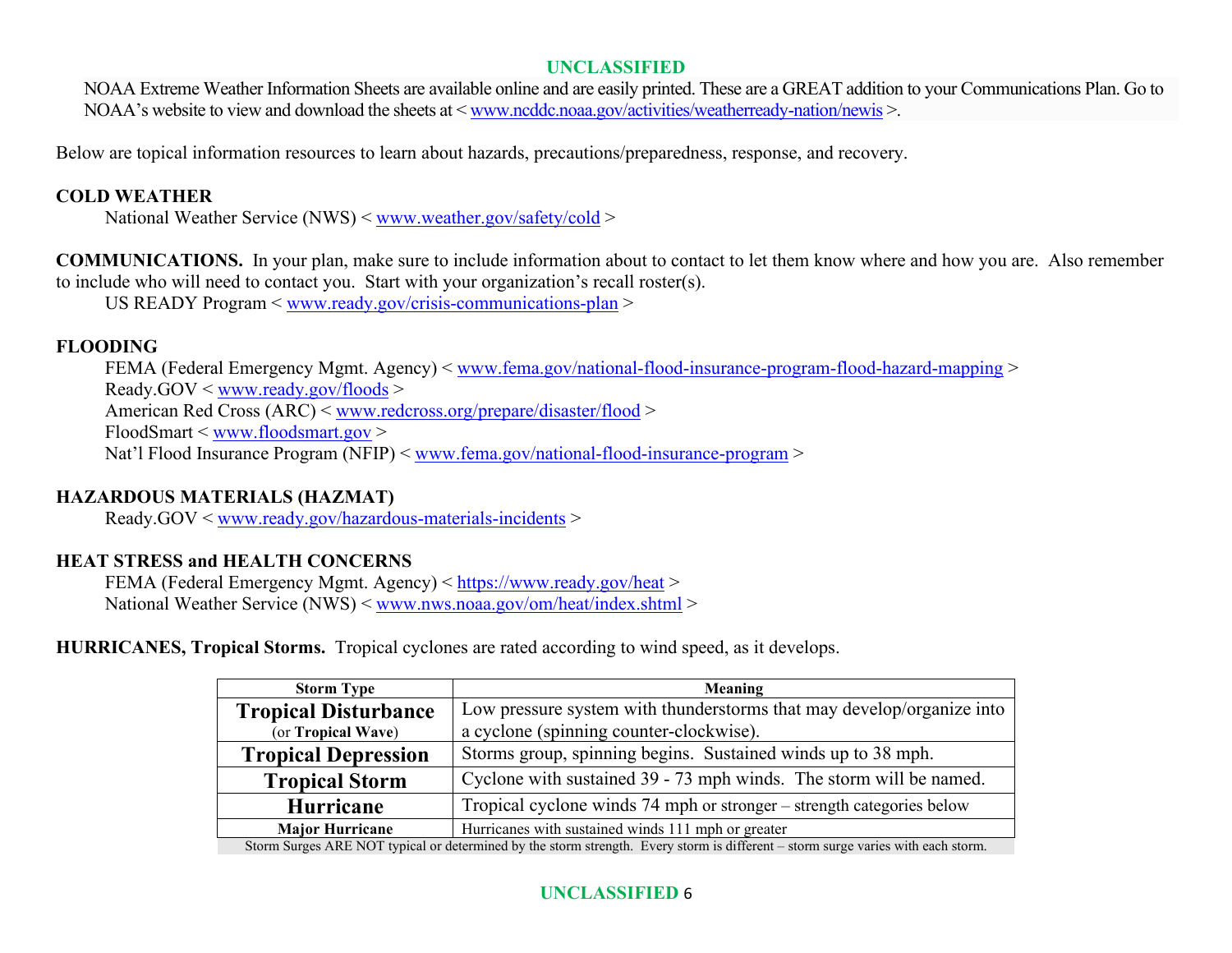| <b>UNCLASSIFIED</b> |                     |  |
|---------------------|---------------------|--|
| Category            | Sustained winds are |  |
|                     | $74 - 95$ mph       |  |
| 2                   | $96 - 110$ mph      |  |
|                     | $111 - 129$ mph     |  |
|                     | $130 - 156$ mph     |  |
|                     | $157+mph$           |  |

**NOTE:** Don't confuse Hurricane Categories (storm strength) with Hurricane Conditions of Readiness (HURCON). HURCONs are declared by the MacDill AFB Commander and are specific to MacDill only.

| <b>HURCON</b>  | <b>Destructive Winds expected within</b>                                                                    |  |
|----------------|-------------------------------------------------------------------------------------------------------------|--|
|                | 96 Hours (4 days)                                                                                           |  |
|                | 72 Hours (3 days)                                                                                           |  |
| 3              | 48 Hours (2 days)                                                                                           |  |
| $\mathcal{L}$  | 24 Hours (1 day)                                                                                            |  |
|                | 12 Hours                                                                                                    |  |
| 1 <sub>C</sub> | Caution - Dangerous conditions on-base.                                                                     |  |
| 1E             | Emergency - Destructive Winds on-base.                                                                      |  |
| 1 <sub>R</sub> | Recovery Period - Special Team<br>operations ongoing. Do Not Return until<br>directed by command authority. |  |

American Red Cross (ARC): [www.redcross.org/prepare/disaster/hurricane](http://www.redcross.org/prepare/disaster/hurricane) > Ready.GOV < [www.ready.gov/hurricanes](http://www.ready.gov/hurricanes) > NWS < [www.weather.gov/safety/hurricane](http://www.weather.gov/safety/hurricane) >

**INSURANCE** and **DISASTER ASSISTANCE** (refer to your insurance provider to confirm coverages) Nat'l Flood Insurance Program (NFIP) < [www.fema.gov/national-flood-insurance-program](http://www.fema.gov/national-flood-insurance-program) > DisasterAssistance.Gov < [www.disasterassistance.gov/help/faqs](http://www.disasterassistance.gov/help/faqs) >

## **MOLD**

EPA Mold Guide < [www.epa.gov/mold/moldguide.html](http://www.epa.gov/mold/moldguide.html) >  $OSHA \leq$ [www.osha.gov/mold](http://www.osha.gov/mold) > FL Dept. of Health < [www.floridahealth.gov/environmental-health/mold/index.html](http://www.floridahealth.gov/environmental-health/mold/index.html) >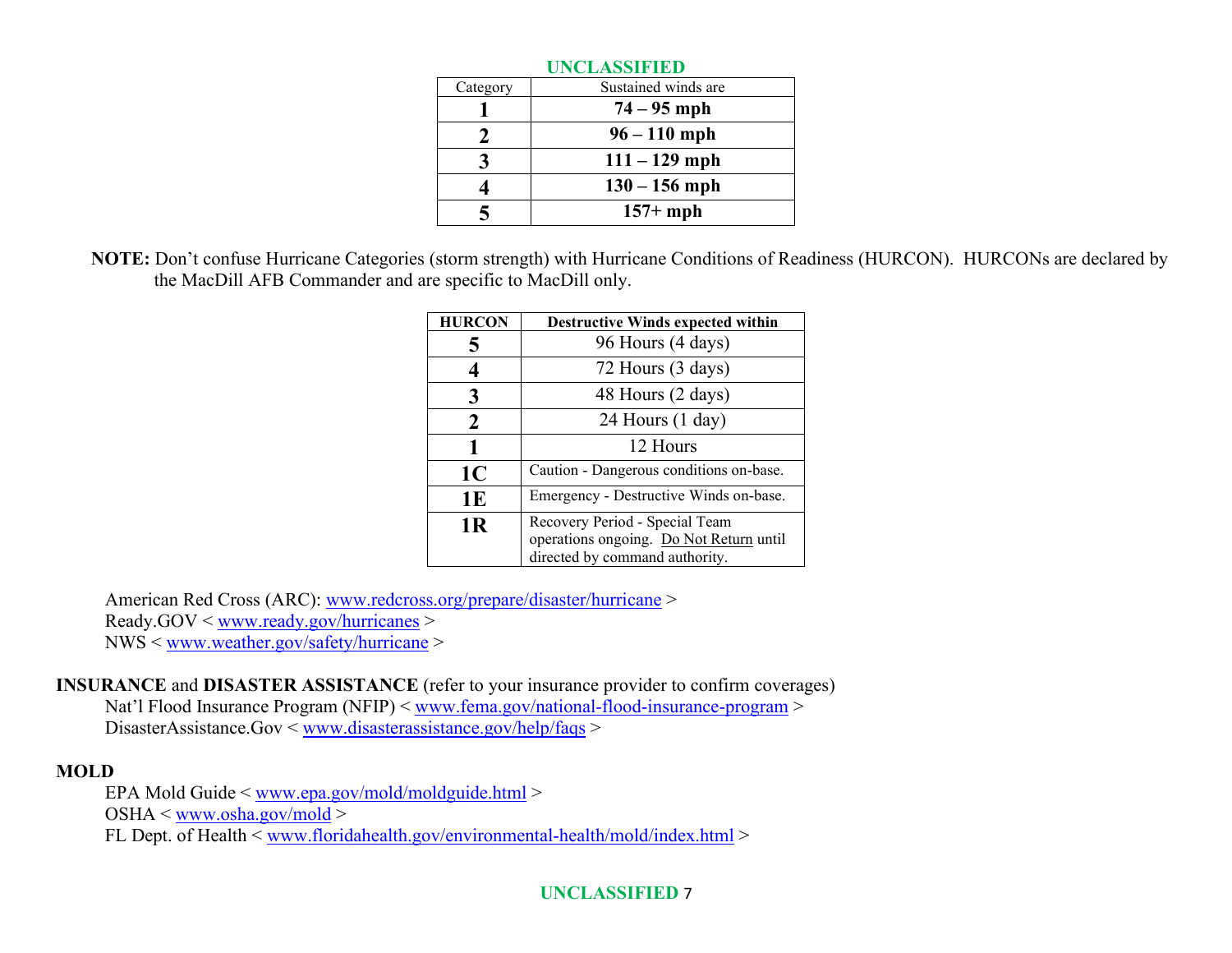#### **PETS / ANIMALS**

FL Division of EM (FDEM) < [www.floridadisaster.org/planprepare/pet-plan](http://www.floridadisaster.org/planprepare/pet-plan) > The Humane Society < [www.humanesociety.org/resources/make-disaster-plan-your-pets](http://www.humanesociety.org/resources/make-disaster-plan-your-pets) > READY Program < [www.ready.gov/pets](http://www.ready.gov/pets) > American Red Cross (ARC) < [www.redcross.org/get-help/how-to-prepare-for-emergencies/pet-disaster-preparedness.html](http://www.redcross.org/get-help/how-to-prepare-for-emergencies/pet-disaster-preparedness.html) >

#### **POWER OUTAGES, GENERATORS**

READY Program < [www.ready.gov/power-outages](http://www.ready.gov/power-outages) >

American Red Cross (ARC) < [www.redcross.org/get-help/how-to-prepare-for-emergencies/types-of-emergencies/power-outage.html](http://www.redcross.org/get-help/how-to-prepare-for-emergencies/types-of-emergencies/power-outage.html) > and < [www.redcross.org/get-help/how-to-prepare-for-emergencies/types-of-emergencies/power-outage/safe-generator-use.html](http://www.redcross.org/get-help/how-to-prepare-for-emergencies/types-of-emergencies/power-outage/safe-generator-use.html) > Ready Army < [www.ready.gov/america/beinformed/tornadoes.html](http://www.ready.gov/america/beinformed/tornadoes.html) > Occupational Safety and Health Administration (OSHA) < [www.osha.gov/sites/default/files/publications/OSHA3286.pdf](http://www.osha.gov/sites/default/files/publications/OSHA3286.pdf) >

#### **SPECIAL NEEDS**

Disability.Gov < [www.disability.gov](http://www.disability.gov/) > Americans with Disabilities Act  $(ADA) <$  [www.ada.gov](http://www.ada.gov/) > Center for Children with Special Needs < <http://cshcn.org/planning-record-keeping/emergency-preparedness-children-special-needs> >

#### **THUNDERSTORMS / LIGHTNING**

NWS < [www.weather.gov/safety/lightning](http://www.weather.gov/safety/lightning) > US READY Program < [www.ready.gov/thunderstorms-lightning](http://www.ready.gov/thunderstorms-lightning) > American Red Cross (ARC) < [www.redcross.org/prepare/disaster/thunderstorm](http://www.redcross.org/prepare/disaster/thunderstorm) >

## **TORNADOES**

US READY Program < [www.ready.gov/tornadoes](http://www.ready.gov/tornadoes) > NWS < [www.weather.gov/safety/tornado](http://www.weather.gov/safety/tornado) > US READY Program < [www.ready.gov/tornadoes](http://www.ready.gov/tornadoes) >

#### **WILDLAND FIRES**

US READY Program < [www.ready.gov/wildfires](http://www.ready.gov/wildfires) > Fish & Wildlife Service  $\leq$  [www.fws.gov/fire/outreach](http://www.fws.gov/fire/outreach)  $>$ 

#### **Dangerous WINDS**

 $NWS <$  [www.weather.gov/safety/wind](http://www.weather.gov/safety/wind) > and < [www.weather.gov/pqr/wind](http://www.weather.gov/pqr/wind) >

#### **Florida WILDLIFE**

Fish and Wildlife Commission < [www.myfwc.com/wildlifehabitats/profiles](http://www.myfwc.com/wildlifehabitats/profiles) >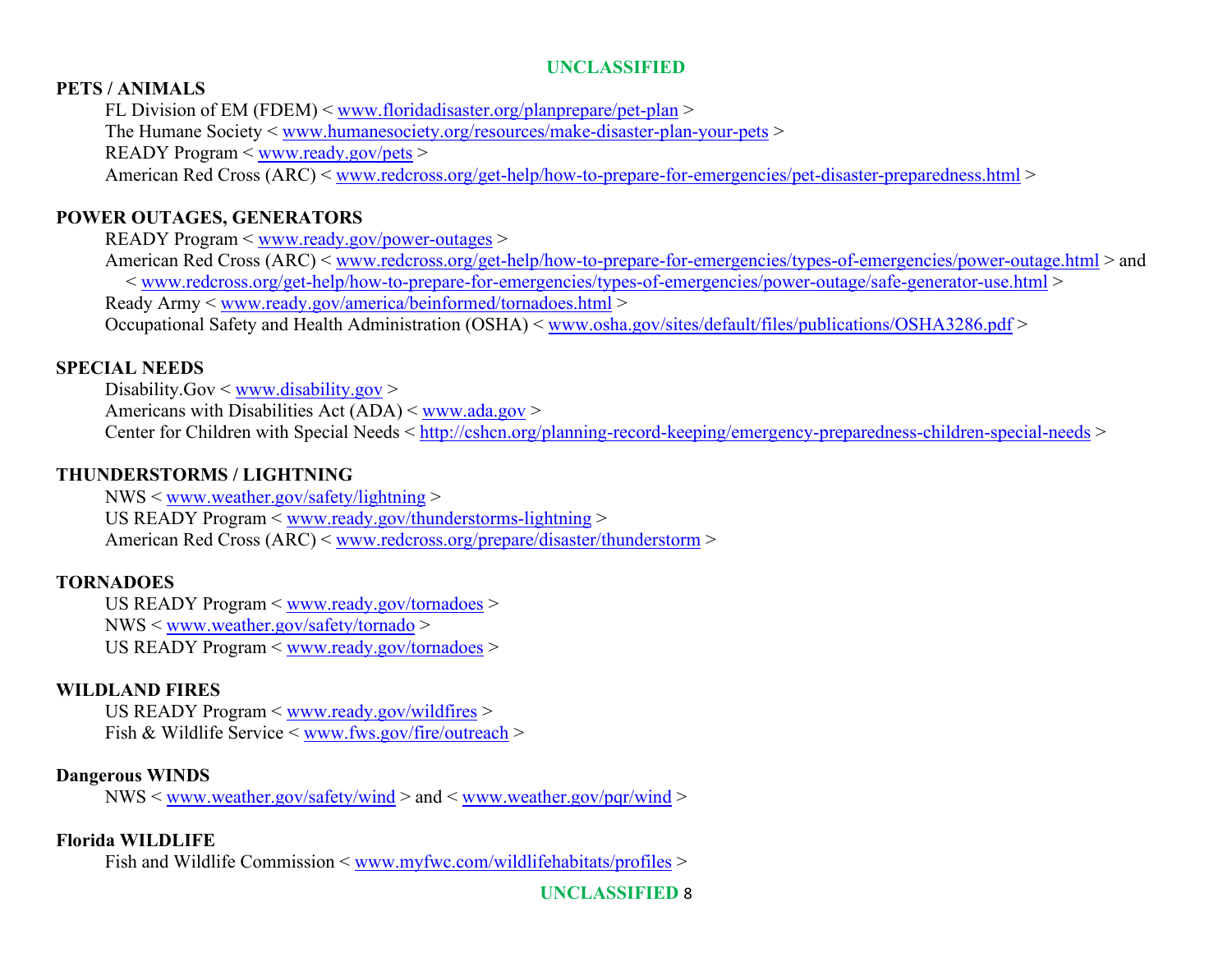Your Florida Backyard (info only) < [www.nsis.org/wildlife](http://www.nsis.org/wildlife) > US Dept. of Agriculture (USDA) < [www.fs.usda.gov/detail/florida/learning/safety-](http://www.fs.usda.gov/detail/florida/learning/safety-ethics/?cid=FSBDEV3_008606)ethics/?cid=FSBDEV3\_008606 > Orange County, FL <<https://healthywestorange.org/coexist-florida-wildlife/> > Collier County, FL < [www.colliersheriff.org/community-resources/stay-safe/wildlife-safety](http://www.colliersheriff.org/community-resources/stay-safe/wildlife-safety) >

NOTE: Although not big concerns for the Tampa Bay area, the following should be considered when traveling or moving to prone areas.

## **EARTHQUAKES**

US Geological Survey (USGS) <<https://usgs.maps.arcgis.com/apps/webappviewer/index.html?id=5a6038b3a1684561a9b0aadf88412fcf> > FEMA < [www.fema.gov/earthquake](http://www.fema.gov/earthquake) >

US READY.gov < [www.ready.gov/earthquakes](http://www.ready.gov/earthquakes) >

American Red Cross (ARC) < [www.redcross.org/prepare/disaster/earthquake](http://www.redcross.org/prepare/disaster/earthquake) >

## **TSUNAMIS**

US READY Program < [www.ready.gov/tsunamis#](http://www.ready.gov/tsunamis) >

ARC < [www.redcross.org/get-help/how-to-prepare-for-emergencies/types-of-emergencies/tsunami.html](http://www.redcross.org/get-help/how-to-prepare-for-emergencies/types-of-emergencies/tsunami.html) > National Weather Service (NWS) < [www.weather.gov/safety/tsunami](http://www.weather.gov/safety/tsunami) >

## **WINTER STORMS**

US READY Program < [www.ready.gov/winter-weather](http://www.ready.gov/winter-weather) > NWS < [www.weather.gov/safety/winter](http://www.weather.gov/safety/winter) >

# **STEP 2. MAKE A PLAN**

When making personal and family preparedness plans, there are many resources available to you. Some of them are listed below, and there are many more found online. Make your own decisions that are best for you, your family, and home.

A great starting point is the US "Ready Program" (< [www.ready.gov](http://www.ready.gov/) >). This free portal provides some great educational information and guides getting started (making a plan, and building a kit). Also look at your city's or county's website for their procedures that may affect you and your home.

Above all else, make sure that you talk about the plan with those it serves. If someone is expected to help or needs help in your plan, occasionally check to see if the plan still works for you and them. Don't over-complicate your plan or make it hard to use. County websites and those below offer suggestions and examples to help you *make your plan*: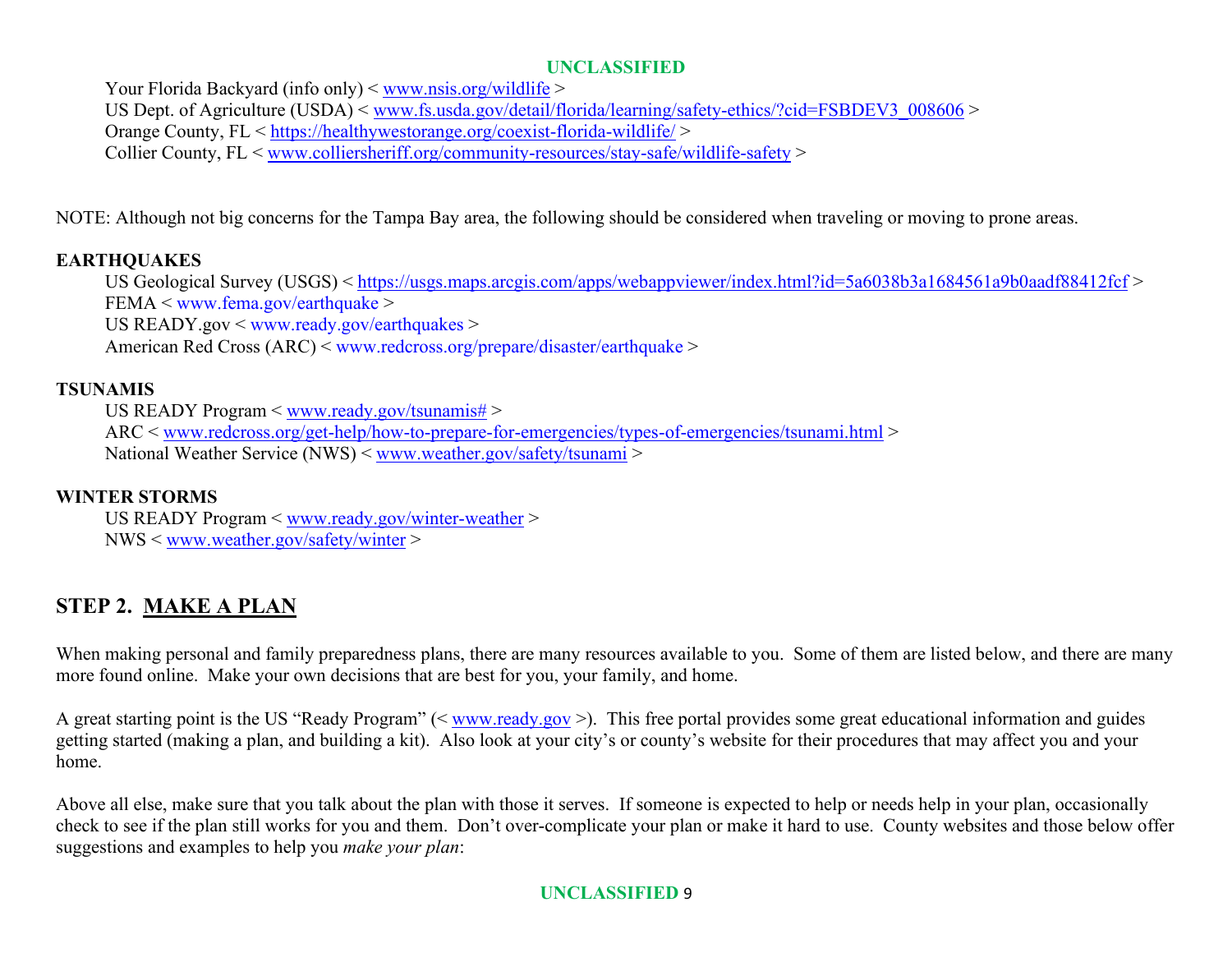| <b>FEMA</b>                        |                  | $(202)$ 646-2500 $\leq$ www.fema.gov >                                           |
|------------------------------------|------------------|----------------------------------------------------------------------------------|
| Disability.GOV                     |                  | $\leq$ www.disability.gov $>$                                                    |
| OSHA                               |                  | $\langle$ www.osha.gov/SLTC/emergencypreparedness $>$                            |
| <b>American Red Cross</b>          | $(800)$ 733-2767 | $\langle$ www.redcross.org $>$                                                   |
| The Humane Society (pets, animals) |                  | $\langle$ www.humanesociety.org/resources/make-disaster-plan-your-pets $\langle$ |

# **STEP 3. BUILD A KIT**

Building your 'Go-Bag', 'Emergency Kit', and/or 'Disaster Kit' is also a matter of questions and choices. These kits are intended to have you be self-sufficient with little or no support for 1, 3, and 14 days. You comfort and survival will be directly linked to the thought and effort you put into it.

Ask yourself and your family a few of questions. For instance,

○ What does your plan require – what do you need for what crisis or disaster<sup>\*</sup>? What will you need to execute the plan (tarps, generator, cash & coins,

etc.)?

○ Who – what people/pets – need to be considered? What special needs have to be factored in (dietary needs, medical equipment, etc.)?

○ Where will [and can] the kit(s) be stored? Can any member of family get to the kit and get it ready?

○ What will need to be found, bought, and packed when the kit is needed (aka 'Last-Pack' items).

NOTE: A Last-Pack item is something that you don't have a duplicate for, has a short shelf life (foods, drinks, medicines), etc. Also included are things that are too bulky, combustible, or heavy (fire extinguishers, a generator, fuels, hand tools).

\* Buying a full kit or hiring someone to build your kit may not be your *best* choice. Those options are often more expensive, and less likely to serve your specific needs. Your kit(s) can be in weather-proof boxes, plastic totes/boxes, plastic bags, or a combination of those.

A **'Go-Bag' kit** is small and easily found to get you through 24 hours without support. Example: A backpack with a spare cell phone charger, family Communications Plan (contact info), a list of family rally point locations, stable food for a day (an MRE, granola bar, etc.), bottle of water, 1st aid kit, flashlight, and whatever may be needed for comfort and safety.

An **Emergency Kit** contains what you/your family will need for 3 or more days. Consider what you would need if the power went out for several days and emergency crews might be overwhelmed. Being self-sufficient means that you may need to perform 1<sup>st</sup> aid rather than going to your doctor, cook outdoors, and so on.

A **Disaster Kit** is more comprehensive and meant to help you survive without help for 7 to 14 days.

Safe water is one of the biggest concerns. Plan to have a gallon of water per day, per person (ex: 3-day kit for 3 people = 9 gallons of water).